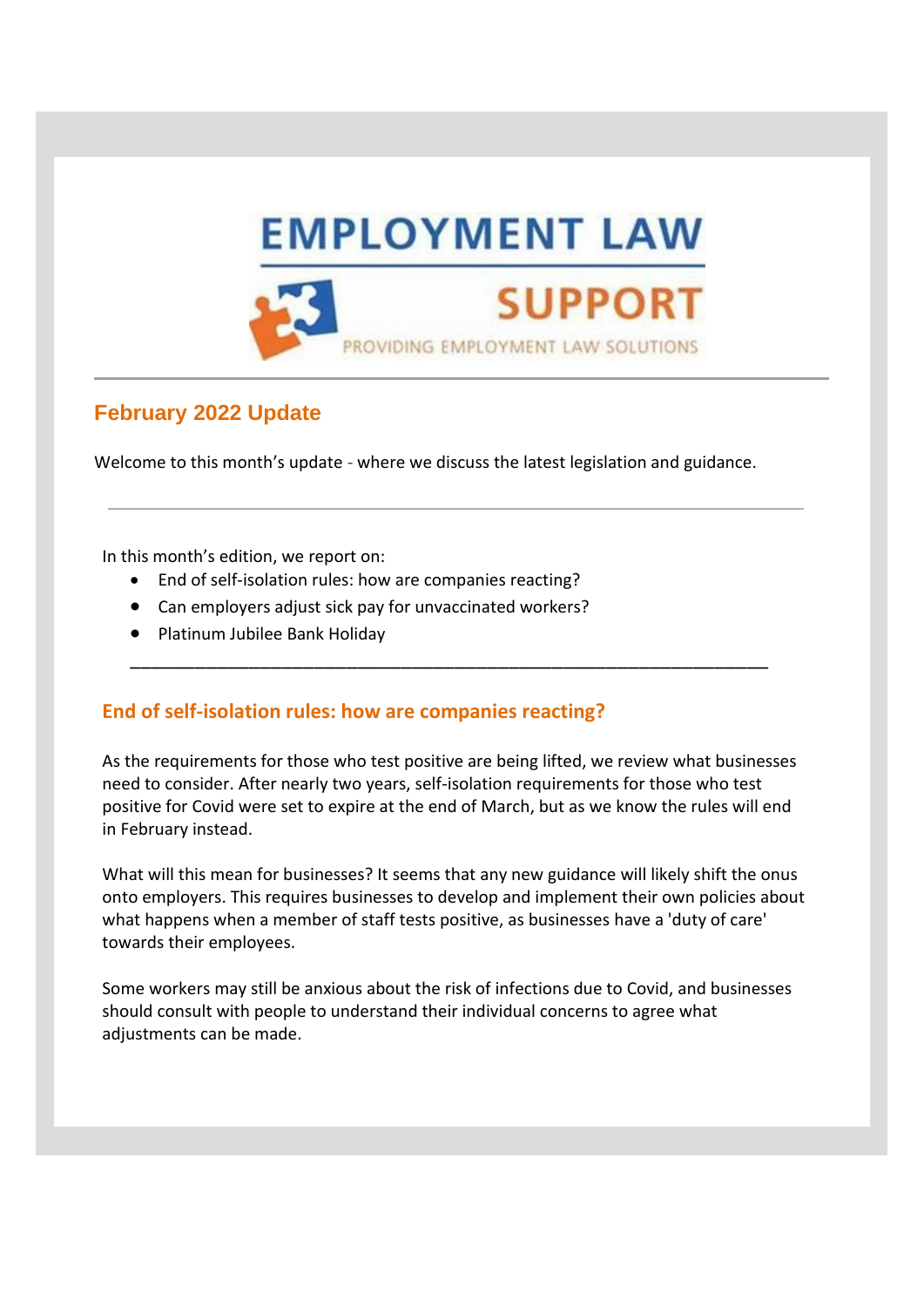Many businesses want to get back to normal. However, many are keeping strategies in place, such as allowing masks to be optional, still conducting temperature checks, asking employees to respect social distancing, and continuing to ask employees to work from home if they have a positive test.

Even though the rules requiring people who test positive to self-isolate will no longer be in place, many businesses will face a dilemma in not wanting employees to come into the workplace. However, many people who test positive may well not have any symptoms, as well as those who have not tested themselves.

The key thing employers need to take into account is what other measures should be taken to keep co-workers and the public safe? In addition, what should a business pay their staff if they are 'ready, able and willing to work' and it is the employer that is preventing them from doing so?

Bear in mind that the current additional statutory sick pay (SSP) arrangements for coronavirus-related absences will expire on the 24<sup>th</sup> March 2022. This means that SSP will no longer be payable for asymptomatic workers or workers who have been in contact with a person who tests positive, as well as an end to employees receiving SSP on day one of their illness.

The key thing is that if workers who test positive essentially feel fine, employers should still consider their duty of care to all employees and encourage home working in this case. Employers should therefore start to think very carefully about how they can move forward once the rules are relaxed.

**Employers:** Have a 'frank' conversation with employees to discuss concerns and set out clear policies.

**Contact us:** We can assist with Covid related questions

## **Can employers adjust sick pay for unvaccinated workers?**

Some large employers have hit the headlines recently after announcing an adjustment of sick pay rules, being they will no longer pay company sick pay to voluntarily unvaccinated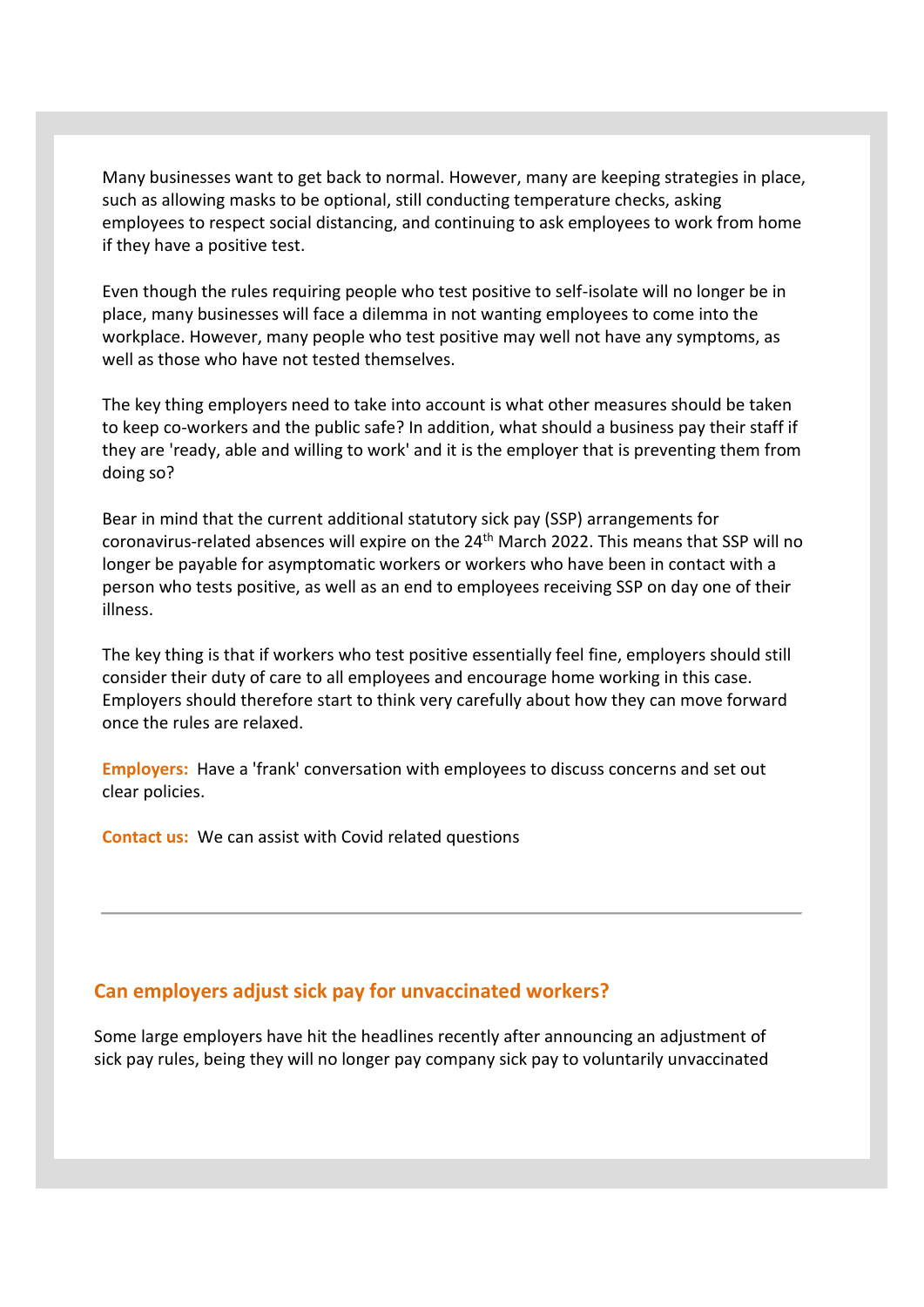employees who may be asked to stay at home, if for example they have someone in their household who tests positive, and they cannot remote work. In addition, some employers are looking to not pay sick pay if an unvaccinated employee catches Covid-19.

In both situations, the employee will be entitled to statutory sick pay.

For company sick pay rules, it will depend on the wording of the contract of employment. As it is unlikely the contract will distinguish between types of sickness, an employee ill with Covid-19 will be entitled to company sick pay.

Some contracts say that sick pay is discretionary. Even if this is the case, it would be high risk to exercise the discretion to withhold sick pay for unvaccinated employees as those who are vaccinated can still catch Covid-19.

However, there is more scope for employers to use their discretion to withhold sick pay for those who are unvaccinated who have to remain at home and can't remote work. Though bear in mind any rule that requires employees to be vaccinated could be challenged as discriminatory.

It seems that around 10 per cent of employers were looking to adjust their sick pay rules for unvaccinated staff in certain situations.

**Employers:** These considerations may change as the rules on self-isolation are relaxed but many employers are putting in policies for self-isolation to continue to protect their workforce

**Contact us:** We can assist with Covid related and other sickness absence.

## **Platinum Jubilee Bank Holiday**

This year, the late May bank holiday weekend will be moved to Thursday 2 June, with an extra bank holiday being announced for Friday 3 June, to celebrate The Queen's Platinum Jubilee.

In advance of this date, companies will be wondering whether they need to give staff an additional paid holiday.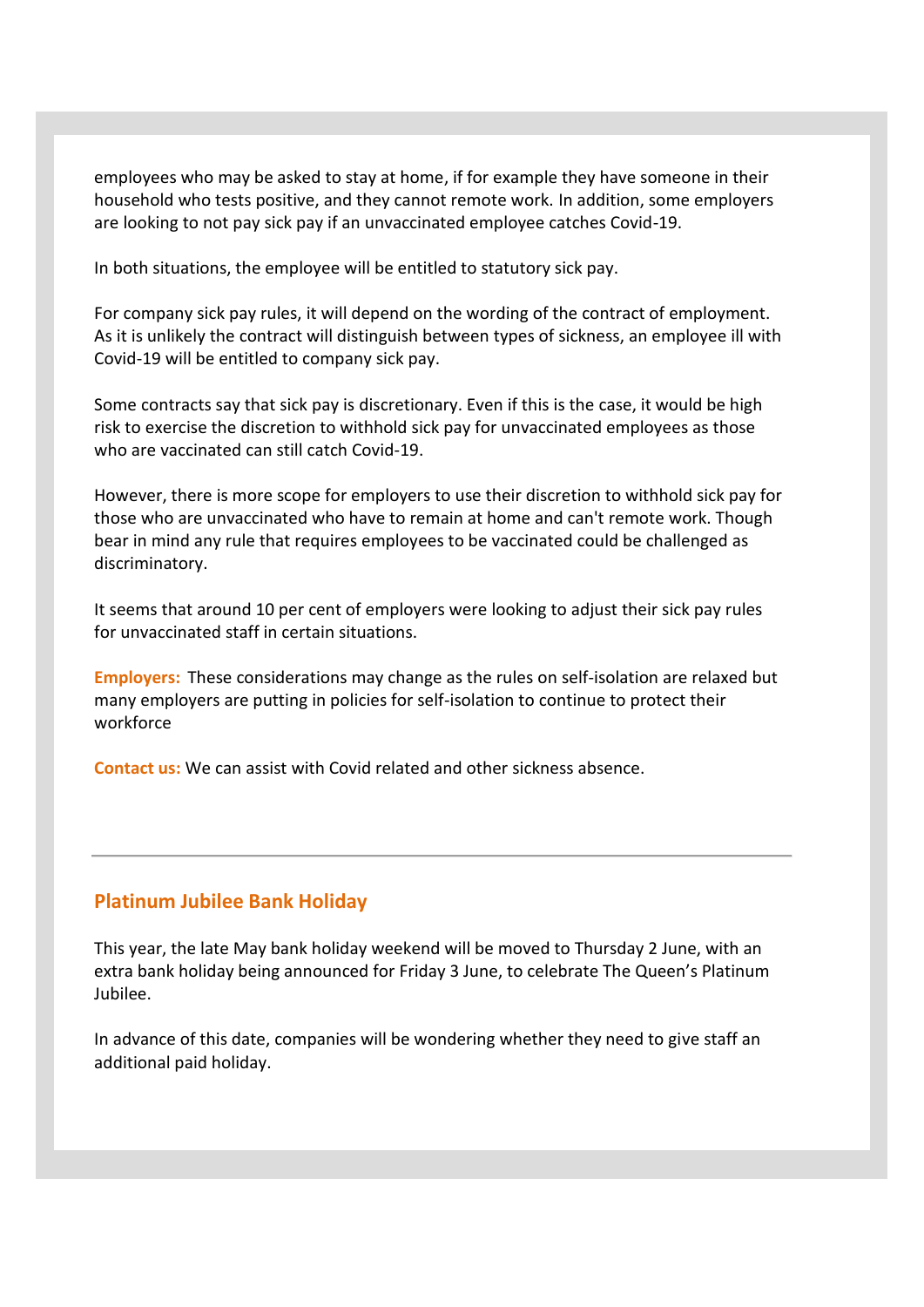The legal position is that there is no automatic entitlement for an employee to take leave on 3 June 2022, just because it has been announced as a public holiday.

Whether an employee will be entitled to take an additional paid holiday on this date will depend on the wording of their contract of employment. If the contract specifies the particular days that will be granted by the employer as public holidays, then it is unlikely that the employer will be obliged to give the additional Platinum Jubilee Day as an extra public holiday. However, few contracts actually specify the public holiday days.

However, a contract that gives employees in more general terms to all recognised public holidays may well provide a basis for employees to be entitled to this additional holiday. Most employment contracts are drafted in these terms.

Employers whose employees are entitled to the Platinum Jubilee public holiday, and who are worried their operations may be affected may to try and agree with staff alternative arrangements, such as granting a day's holiday in lieu to be taken at another time or paying a public holiday premium to employees who need to work on that day.

Employers who expect their employees to work on the Platinum Jubilee public holiday should make sure they have the contractual right to require their employees to work on a public holiday.

**Employers:** May need to consider planning at an early stage if they have any operational needs on the extra bank holiday

**Contact us:** We can assist with contracts of employment and policies

**For more information or assistance Email**: [enquiries@employmentlawsupport.co.uk](mailto:enquiries@employmentlawsupport.co.uk)